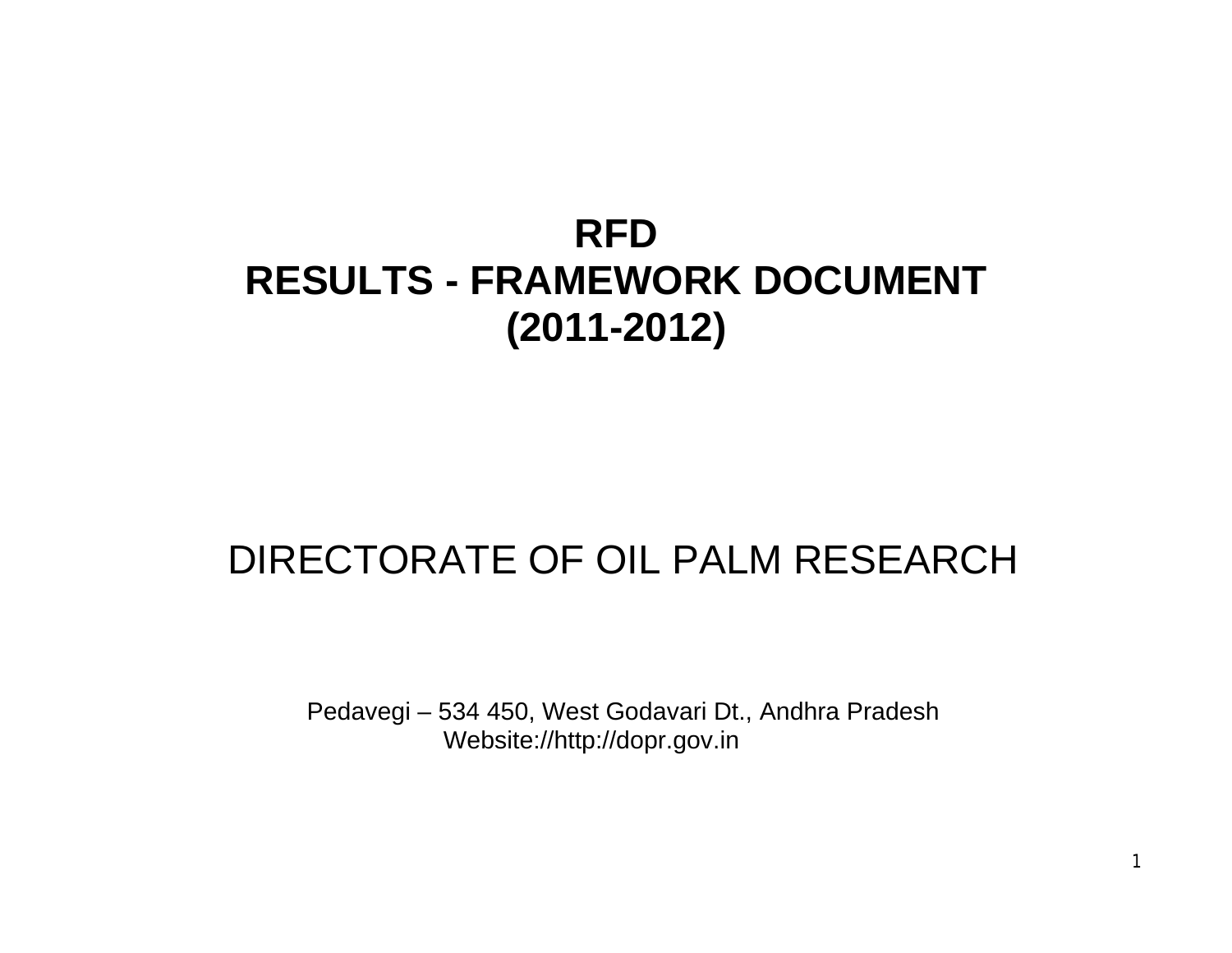#### **Section 1: Vision, Mission, Objectives and Functions**

## **Vision**

Accelerated development of innovations and technologies to address the challenges of producing more vegetable oils for growing population with declining land and water in the scenario of climate change.

## **Mission**

- i. To ensure technology led development of oil palm for food and industrial purposes and making it available to the citizens at affordable price.
- ii. To ensure the availability of new hybrids and technology, which can withstand against biotic and abiotic pressure and provide better profitability to the farmers
- iii. To develop technologies which are socially compatible, politically feasible and ecologically sustainable and provide environmental services.

## **Objectives**

- i. Effective management, enhancement and evaluation of genetic resources and development of improved hybrids with high quality characteristics, productivity, resistance to pest and diseases and tolerant to abiotic stresses.
- ii. Developing system for productive use of nutrients, water and management of plant health through the use of diagnostic techniques and value addition.
- iii. Understand social needs of communities and build their capabilities for practice the change for effective utilization of resources and adoption of technologies and respond to emerging needs.

## **Functions**

To plan, co-ordinate and monitor oil palm research for development at national level and to serve as knowledge repository in oil palm and establish national and international cooperation and visualize oil palm research needs as per changing scenario and to overview the implementation of programmes in relation to targets and needs. Ensure technical backstopping to various Ministries and Departments such as DAC, Commerce, Food Processing etc.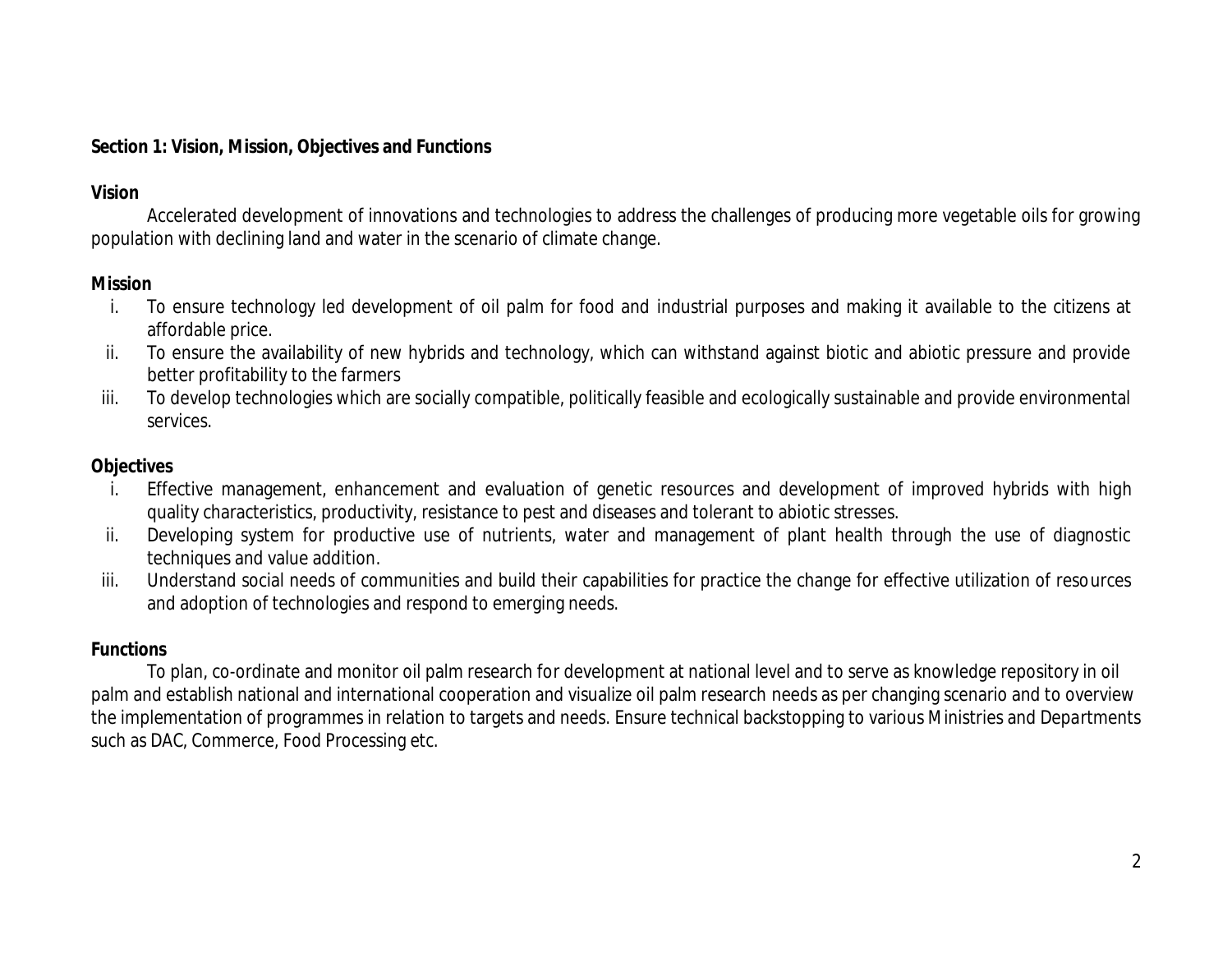## **Section 2:** *Inter se* **Priorities among key Objectives, Success indicators and Targets and Performance Results Achievements**

| Objective                                                                                                                                                       | Weight | Action                                                                                    | Success Indicator                                                             | Unit                 | Weight          | Target/Criteria Value |                  |                 |                 |                 |
|-----------------------------------------------------------------------------------------------------------------------------------------------------------------|--------|-------------------------------------------------------------------------------------------|-------------------------------------------------------------------------------|----------------------|-----------------|-----------------------|------------------|-----------------|-----------------|-----------------|
|                                                                                                                                                                 |        |                                                                                           |                                                                               |                      |                 | Excellent             | Very             | Good            | Fair            | Poor            |
|                                                                                                                                                                 |        |                                                                                           |                                                                               |                      |                 |                       | Good             |                 |                 |                 |
|                                                                                                                                                                 |        |                                                                                           |                                                                               |                      |                 | 100 %                 | 90%              | 80%             | 70%             | 60%             |
| 1. Effective management, enhancement,<br>evaluation of genetic resources and                                                                                    | 49     | Enrichment of oil palm<br>genetic resources                                               | Number of explorations made                                                   | Number               | 10              | 10 <sup>1</sup>       | 9                | 8               | $\overline{7}$  | 6               |
| development of improved hybrids<br>with high quality characteristics,                                                                                           |        |                                                                                           | Number of germplasm added to<br>gene bank                                     | Number               | 10              | 15                    | 13               | 11              | 9               | $\overline{7}$  |
| productivity and resistance to biotic<br>and abiotic stresses                                                                                                   |        | Performance of genetic resources<br>under moisture stress and other<br>related characters | Number of germplasm screened for<br>drought related characters                | Number               | $\overline{10}$ | 6                     | 5                | $\overline{4}$  | 3               | $\mathbf{1}$    |
|                                                                                                                                                                 |        | Strengthening of existing<br>seed gardens                                                 | No. of dura selected for higher yield,<br>harvest index, etc                  | Number               | 9               | 10                    | 8                | 6               | $\overline{4}$  | $\overline{2}$  |
|                                                                                                                                                                 |        |                                                                                           | Number of seed sprouts produced                                               | Number<br>(in lakhs) | 10              | 2.4                   | 2.2              | 1.5             | 1.0             | 0.80            |
| 2. Developing system for productive use<br>of nutrients, water and management of<br>plant health through the use of<br>diagnostic techniques and value addition | 20     | Optimization of location<br>specific INM/ IPM technology<br>management                    | Number of technologies developed                                              | Number               | 10              | 5                     | $\overline{4}$   | 3               | $\overline{2}$  | $\mathbf{1}$    |
|                                                                                                                                                                 |        | Analysis of soil and leaf<br>samples                                                      | Number of soil and plant samples<br>analyzed for macro and micro<br>nutrients | Number               | 5               | 400                   | 350              | 300             | 250             | 100             |
|                                                                                                                                                                 |        | Integrated management of<br>pests and diseases                                            | Surveys conducted for pest and<br>disease incidence                           | Number               | 5               | 20                    | 15               | 12              | 10 <sup>1</sup> | 5               |
| 3. Understand social needs of<br>communities and build their capabilities<br>for practice of change to effectively                                              | 20     | Training to officers on Oil<br>Palm cultivation                                           | Number of officers trained                                                    | Number               | $\overline{4}$  | 100                   | 80               | 60              | 40              | 20              |
| utilize resources and adoption of<br>technologies and respond to emerging<br>needs.                                                                             |        | Training to farmers on Oil<br>Palm cultivation                                            | Number of farmers trained                                                     | Number               | $\overline{4}$  | 200                   | $\overline{175}$ | 150             | 100             | 50              |
|                                                                                                                                                                 |        | Conducting field visits seminars,<br>Interface meets, campaigns etc.                      | Number of field visits conducted                                              | Number               | $\overline{4}$  | 15                    | $\overline{13}$  | $\overline{11}$ | 9               | $\overline{7}$  |
|                                                                                                                                                                 |        | Data collection, compilation and<br>analysis of oil palm plantations                      | Number of farmers/plantation data                                             | Number               | 5               | 100                   | 80               | 60              | 40              | $\overline{25}$ |
|                                                                                                                                                                 |        |                                                                                           | Feedback from farmers                                                         | Number               | $\mathbf{3}$    | 100                   | 80               | 60              | 40              | 25              |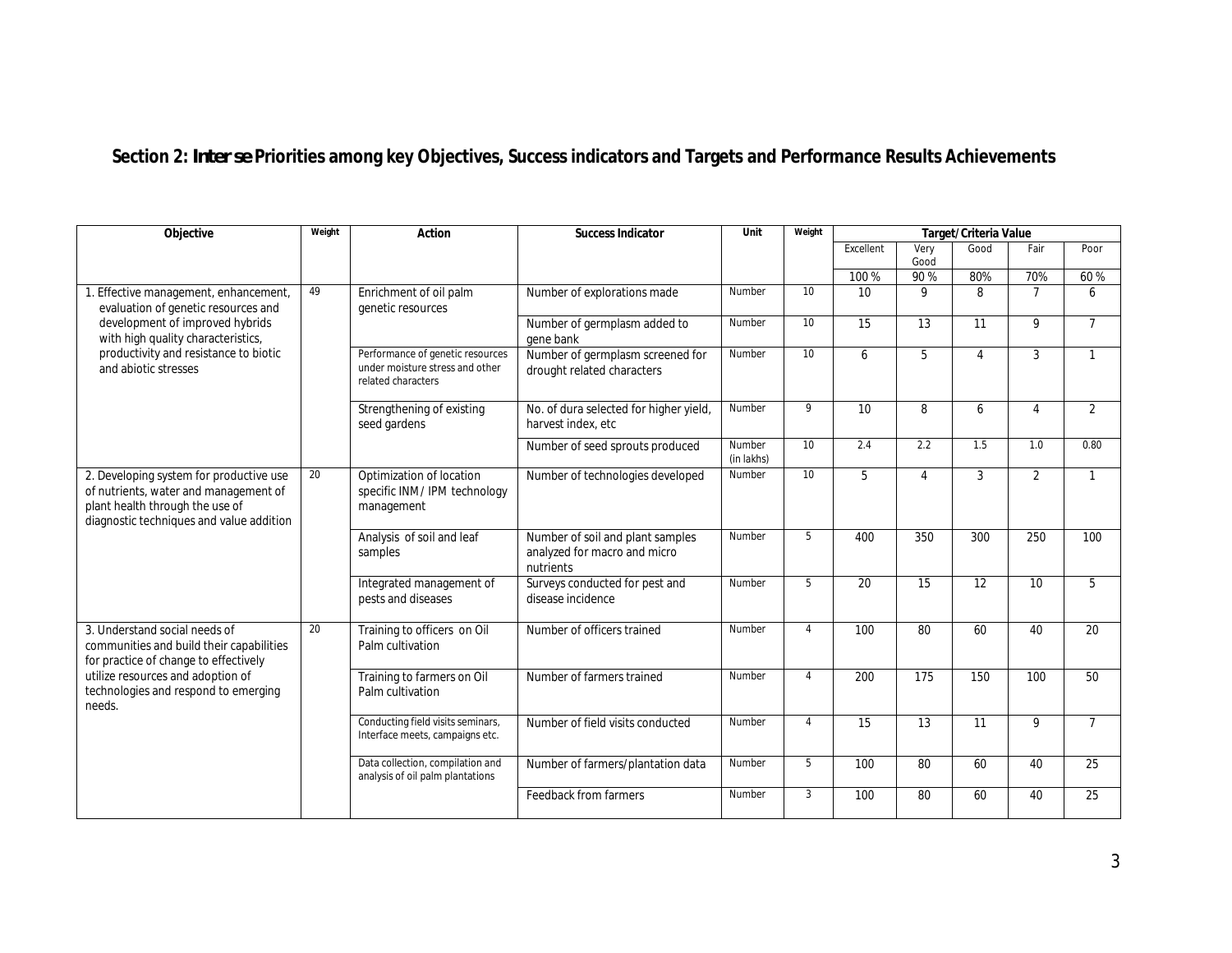| 4. Efficient functioning of RFD system | 11 | Timely submission of<br>RFD for 2011-12                                                                                           | On time submission                                                                          | Date | $\mathfrak{p}$ | June 10,<br>2011 | June 14,<br>2011 | June 16,<br>2011 | June 20,<br>2011 | June 22,<br>2011 |
|----------------------------------------|----|-----------------------------------------------------------------------------------------------------------------------------------|---------------------------------------------------------------------------------------------|------|----------------|------------------|------------------|------------------|------------------|------------------|
|                                        |    | Timely submission of<br>results for $2011 - 12$                                                                                   | On time submission                                                                          | Date |                | May 1,<br>2012   | May 3,<br>2012   | May 4,<br>2012   | May 5,<br>2012   | May 6,<br>2012   |
|                                        |    | Finalize a strategic plan<br>for next five year plan                                                                              | Finalize strategic plan for<br>next 5 years.                                                | Date | $\mathfrak{p}$ | Dec 10,<br>2011  | Dec 15,<br>2011  | Dec 20,<br>2011  | Dec 24,<br>2011  | Dec 31<br>2011   |
|                                        |    | Identify potential areas of<br>corruption related to<br>organization activities and<br>develop an action plan to<br>mitigate them | Finalize an action plan to mitigate<br>potential areas of corruption                        | Date | $\mathfrak{p}$ | Dec 10,<br>2011  | Dec 15,<br>2011  | Dec 20,<br>2011  | Dec 24<br>2011   | Dec 31<br>2011   |
|                                        |    | Implementation of Sevottam                                                                                                        | Create a Sevottam Compliant<br>system to implement, monitor and<br>review Citizen's charter | Date | 2              | Dec 10.<br>2011  | Dec 15.<br>2011  | Dec 20.<br>2011  | Dec 24<br>2011   | Dec 31<br>2011   |
|                                        |    |                                                                                                                                   | Create a sevottam Compliant system<br>to redress and monitor public<br>Greivances           | Date | 2              | Dec 10,<br>2011  | Dec 15,<br>2011  | Dec 20,<br>2011  | Dec 24,<br>2011  | Dec 31,<br>2011  |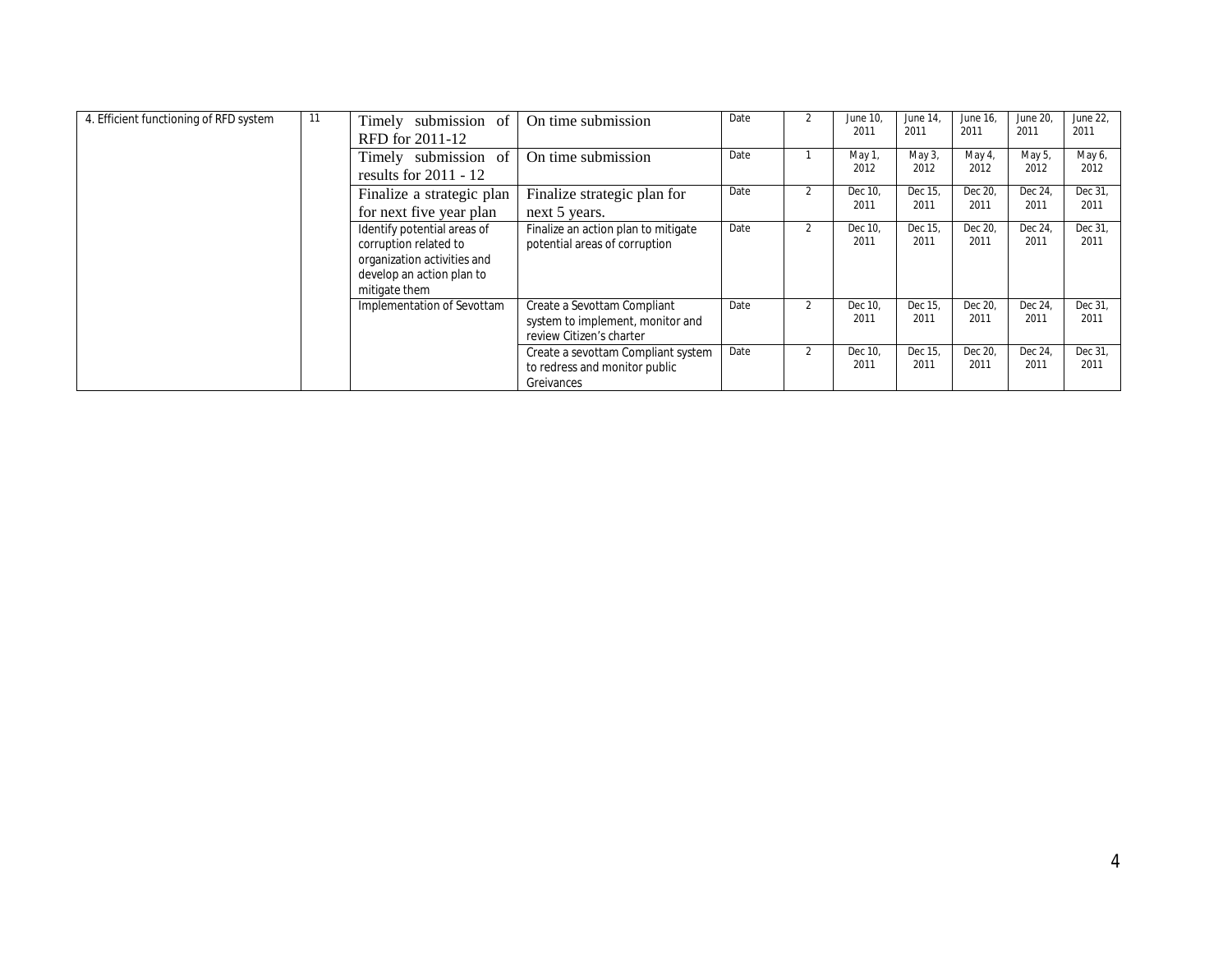## **Section 3: Trend values of Success indicators**

| Objective                                                                                                                      | Action                                                                                                                         | Success Indicator                                                                           | Unit                         | Actual<br>Value for<br>2009-10 | Actual<br>Value for<br>2010-11 | Target<br>Value for<br>2011-12 | Projected<br>Value for<br>FY 12/13 | Projected<br>Value for FY<br>13/14 |
|--------------------------------------------------------------------------------------------------------------------------------|--------------------------------------------------------------------------------------------------------------------------------|---------------------------------------------------------------------------------------------|------------------------------|--------------------------------|--------------------------------|--------------------------------|------------------------------------|------------------------------------|
| 1. Effective management, enhancement,                                                                                          | Enrichment of oil palm genetic                                                                                                 | Number of explorations made                                                                 | Number                       | $\overline{2}$                 | 5                              | 9                              | 12                                 | 15                                 |
| evaluation of genetic resources and<br>development of improved hybrids with                                                    | resources                                                                                                                      | Number of germplasm added to gene<br>bank                                                   | Number                       | 8                              | 10 <sup>1</sup>                | 13                             | 14                                 | $\overline{15}$                    |
| high quality characteristics, productivity<br>and resistance to biotic and abiotic stresses                                    | Performance of genetic resources<br>under moisture stress and other<br>related characters                                      | Number of germplasm screened for<br>drought related characters                              | Number                       | $\overline{2}$                 | $\overline{4}$                 | 5                              | 6                                  | 8                                  |
|                                                                                                                                | Strengthening of existing seed<br>gardens                                                                                      | No. of dura selected for higher yield,<br>harvest index, etc                                | Number                       | $\overline{4}$                 | 6                              | 8                              | $\overline{12}$                    | $\overline{15}$                    |
|                                                                                                                                |                                                                                                                                | Number of seed sprouts produced                                                             | Number<br>(in lakhs)         | 1.9                            | 2.0                            | 2.2                            | 2.4                                | 2.5                                |
| 2. Developing system for productive use of<br>nutrients, water and management of plant<br>health through the use of diagnostic | Optimization of location specific<br>INM/IPM technology<br>management                                                          | Number of technologies developed                                                            | Number                       | $\overline{2}$                 | 3                              | $\overline{4}$                 | 6                                  | 8                                  |
| techniques and value addition                                                                                                  | Analysis of soil and leaf samples                                                                                              | Number of soil and plant samples<br>analyzed for macro and micro nutrients                  | Number                       | 300                            | 320                            | 350                            | 400                                | 425                                |
|                                                                                                                                | Integrated management of pests<br>and diseases                                                                                 | Surveys conducted for pest and disease<br>incidence                                         | Number                       | 8                              | 11                             | 15                             | 20                                 | 25                                 |
| 3. Understand social needs of communities<br>and build their capabilities for practice of                                      | Training to officers on Oil Palm<br>cultivation                                                                                | Number of officers trained                                                                  | $\overline{\mathsf{Number}}$ | 70                             | 75                             | 80                             | 90                                 | 100                                |
| change to effectively utilize resources and<br>adoption of technologies and respond to<br>emerging needs.                      | Training to farmers on Oil Palm<br>cultivation                                                                                 | Number of farmers trained                                                                   | Number                       | 125                            | 155                            | 175                            | 190                                | 210                                |
|                                                                                                                                | Conducting field visits seminars,<br>Interface meets, campaigns etc.                                                           | Number of field visits conducted                                                            | Number                       | 9                              | 11                             | 13                             | 15                                 | $\overline{17}$                    |
|                                                                                                                                | Data collection, compilation and                                                                                               | Number of farmers/plantation data                                                           | Number                       | 33                             | 50                             | 80                             | 100                                | 120                                |
|                                                                                                                                | analysis of oil palm plantations                                                                                               | Feedback from farmers                                                                       | Number                       | 33                             | 50                             | 80                             | 100                                | 120                                |
| 4. Efficient functioning of RFD system                                                                                         | Timely submission of RFD for<br>2011-12                                                                                        | On time submission                                                                          | Date                         | $\overline{\phantom{a}}$       | ÷                              | June 14,<br>2011               | $\overline{a}$                     |                                    |
|                                                                                                                                | Timely submission of results for<br>$2011 - 12$                                                                                | On time submission                                                                          | Date                         |                                |                                | May 3,<br>2012                 |                                    |                                    |
|                                                                                                                                | Finalize a strategic plan for next<br>five year plan                                                                           | Finalize strategic plan for next 5 years.                                                   | Date                         | $\overline{a}$                 |                                | Dec 15,<br>2011                | $\overline{a}$                     |                                    |
|                                                                                                                                | Identify potential areas of<br>corruption related to organization<br>activities and develop an action<br>plan to mitigate them | Finalize an action plan to mitigate<br>potential areas of corruption                        | Date                         | $\overline{a}$                 |                                | Dec 15,<br>2011                | $\overline{a}$                     |                                    |
|                                                                                                                                | Implementation of Sevottam                                                                                                     | Create a Sevottam Compliant system to<br>implement, monitor and review Citizen's<br>charter | Date                         | $\overline{a}$                 |                                | Dec 15,<br>2011                | ÷,                                 |                                    |
|                                                                                                                                |                                                                                                                                | Create a sevottam Compliant system to<br>redress and monitor public Greivances              | Date                         | $\sim$                         | $\overline{\phantom{a}}$       | Dec 15,<br>2011                | $\overline{a}$                     |                                    |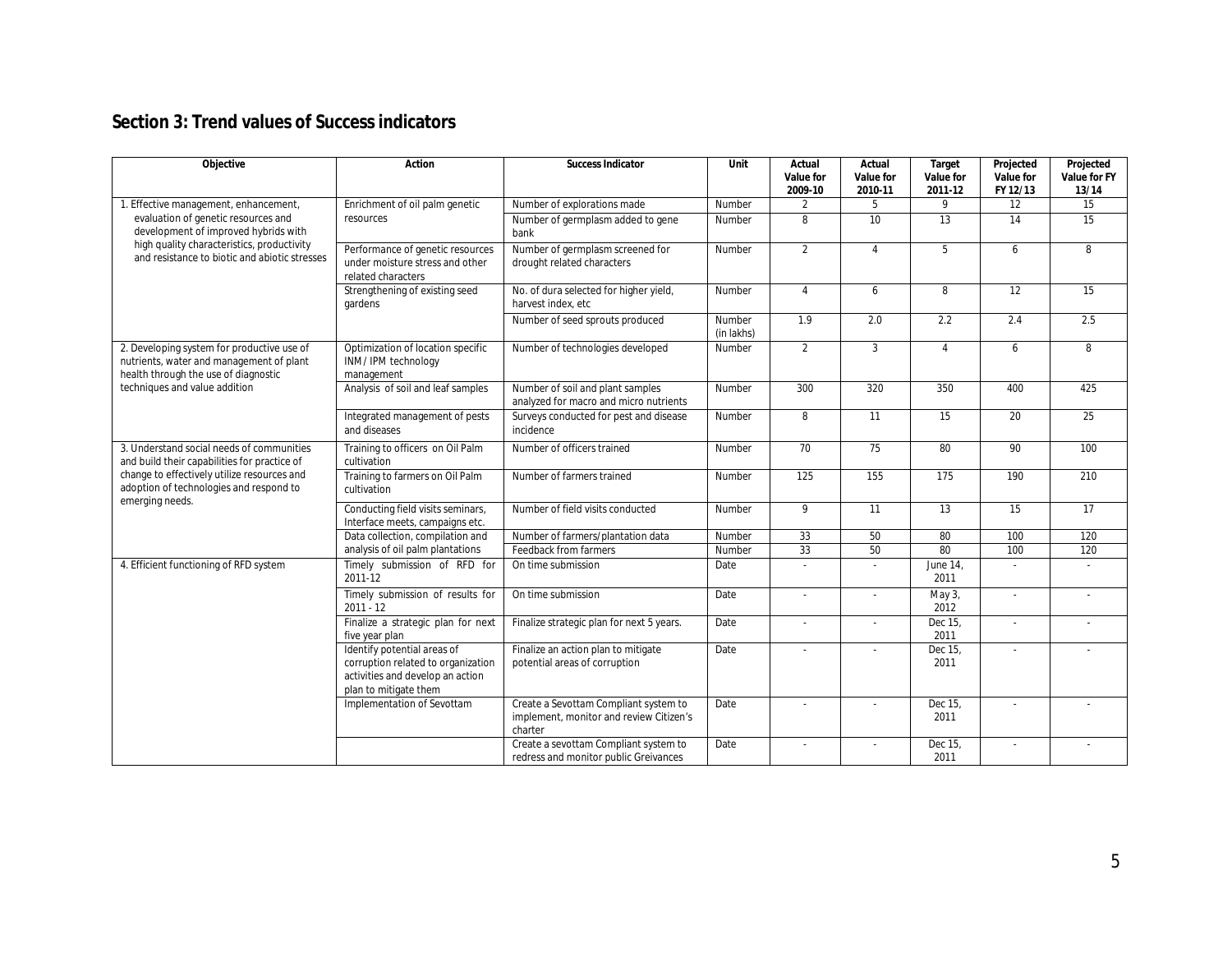## **Section 4: Description and Definition of Success indicators and proposed measurement methodology**

## Objective 1:

Explorations in oil palm growing states of India will be undertaken and germplasm with special characters will be added to gene bank. High yielding dura mother palms will be selected and seed sprouts will be produced and distributed to different oil palm growing states of India.

## Objective 2:

Developing production technologies in the form of standardization of maturity standards of harvesting fresh fruit bunches and standardization of foliar nutrient diagnosis. Surveys will be undertaken for incidence of pests and diseases in different oil palm growing states of India.

## Objective 3:

Organizing training programmes to officers and farmers in oil palm technology, conducting field trips, developing software/databases will be undertaken.

**Section 5: Specific performance requirements from other Departments.**

Financial and/or technological support from Department of Agriculture/Horticulture of all oil palm growing states, KVK, ISOPOM, MPOB, Malaysia, and ASD Costa Rica will be required.